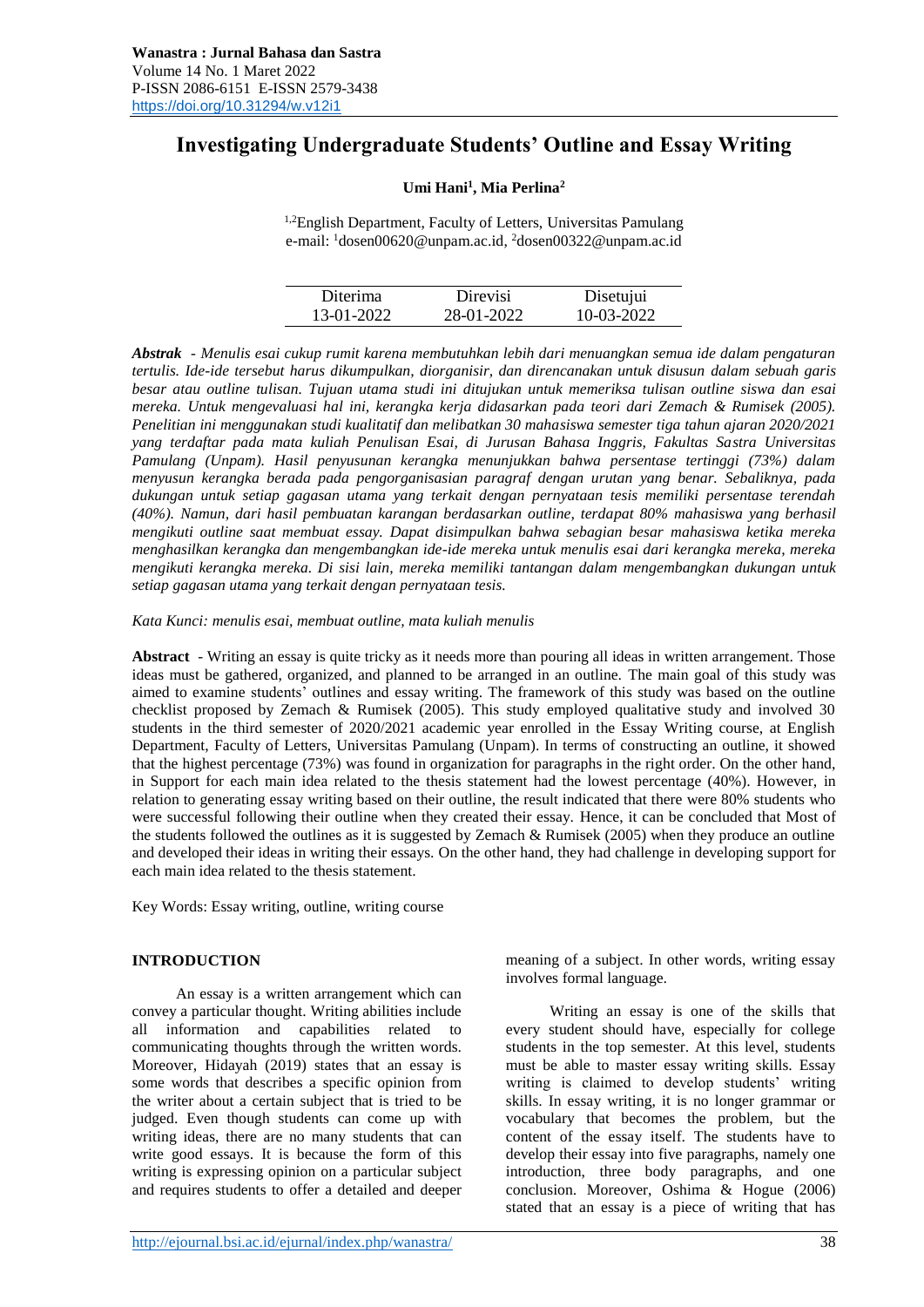several paragraphs long and it is about one topic. Because an essay is long, it is important to organize and plan before you begin to write. One way to do this is to make an outline.

As said by Crème and Lea (2003), it is not easy for a writer to start writing without making framework which is called an outline. Oshima explained that before writing, students should plan a paragraph. This means that an essay outline is a short plan and a way of planning the structure of essay before they start writing. Making an outline in advance supports students' essay by providing its structure (Zemach & Rumisek, 2005). Consequently, outline can help students organize their ideas and give focus on relevant materials as well as organize logical supporting details.

Writing an essay is a bit complicated for students because they need to put all their ideas in written form. All good written work usually comes from a framework; fill or outline. For essay writing, Outlining is one way organizational techniques for preparing paper writing. Additionally, Oshima & Hogue (2006) confirmed that an outline not only organizes students thoughts, but it also keeps students on track once they begin to write. Therefore, writing outlines can make students gather essays coherently and not far from the prearranged topic and easily express ideas that they can put in the essay. Furthermore, crafting an outline help they write more clearly. In the outline, the introduction contents the thesis statement, and conclusion is abbreviated. The body of the essay, however, is developed in detail (Oshima & Hogue, 2006).

Essay writing is learnt by students in the third semester of English Department, Universitas Pamulang. Before students write an essay, they had better write an outline (Zemach & Rumisek, 2005). They also said that writing an outline shows the organization of the essay, tells what ideas students discuss, and shows which ideas will come first, second, and so on. Meanwhile, Taylor (2009) reported that writing too much is often the result of not having examined closely enough the relevance what students say to the essay question or to the answer they are developing.

Considering the importance of constructing an outline before starting writing for students in making an essay, in this paper, the writers are interested in conducting a study to investigate students' outline and their essay.

## **RESEARCH METHODOLOGY**

The current study is descriptive qualitative research, which aims to examine students' outlines

and their essays. More specifically, this study investigates whether or not the respondents construct their essays based on the outline as it is suggested that outlining can be effective and make the essay well-organized (Goose 2001; Crème & Lea, 2003; Davis, 2004; and Donahue, 2007, as quoted in Salija, 2017). This study used guideline from Zemach & Rumisek (2005) who elaborated that to evaluate an essay, before starting writing an essay, check the outline for organization, support and topic development.

Pedagogically, this study is gradually expected to be able to reveal practical implications for second language teaching and learning in writing class, especially for the Essay Writing course. The following subsections, then, provide a brief description on the research participants, the research instruments, and the data analysis procedures.

#### **1. Respondents**

The participants of this study involved students in the third semester of 2020/2021 academic year enrolled in the Essay Writing course, at the English Department, Faculty of Letters, Universitas Pamulang (UNPAM), Tangerang Selatan - Banten. There were thirty (30) students participating in this study. These respondents were chosen due to the fact that they are taking the Essay Writing course, and one of the researchers was their lecturer of that course. Thus, it is hoped that it is more efficient to monitor the process of gathering the data.

#### **2. Data collection and data analysis**

In collecting the data, there were some stages to be conducted. The first stage was dealing with prewriting process. In this process, the respondents were asked to write an outline based on the selected topics as soon as they learn about "outlining an essay". Their lecturer (one of the researchers), then, gave her feedback for the outlines submitted and asked the respondents to revise their outlines if there were still any mistakes. The second stage was then concerned with writing process. After the respondents finished their final revision, they were asked to start writing their essays based on the outlines they made. From these two stages, thus, the researchers could collect their data to be analyzed to figure out the production of the students' outlines and essay writing.

Furthermore, the framework of the study will be based on the outline checklist proposed by Zemach & Rumisek (2005). This framework is considered suitable in order to achieve the objective of the study, which is analyzing students' essays. To analyze the data, thus, after the students create their outlines and essays, the researchers crosscheck the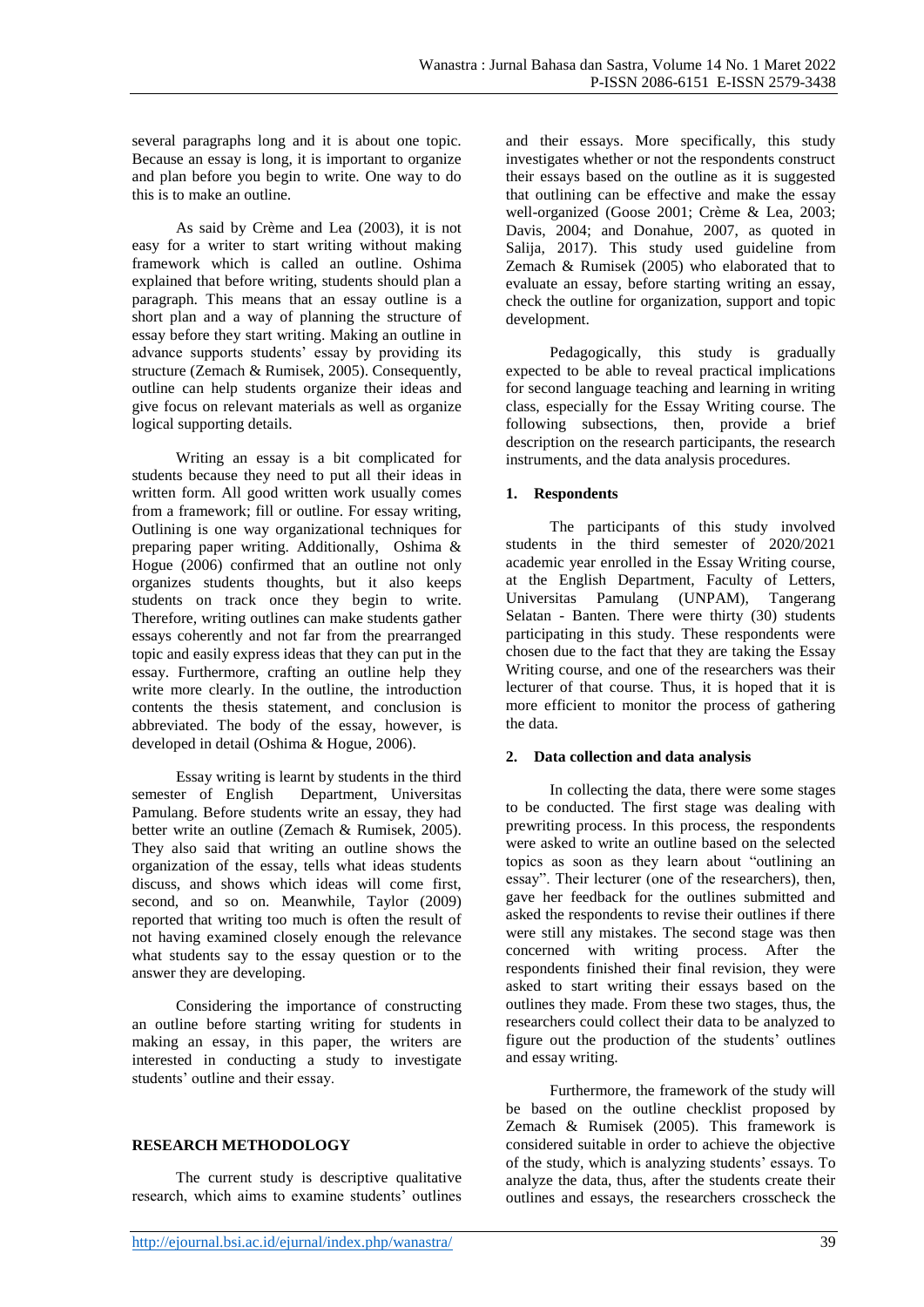students' work to figure out whether their essays are constructed based on their outlines.

#### **FINDINGS AND DISCUSSION**

This parts explain the results of data analysis and their discussion. The results were the answers of how the students constructed their outlines and essay writing.

#### **FINDINGS**

#### **1. Students' Outline and essays**

Zemach & Rumisek (2005) elaborated that to evaluate an essay, we have to check (1) the outline for organization, (2) support and (3) topic development. This theory becomes guidelines in analysis and uses as indicators in the table below. The checklist indicates whether the students follow the guidelines or not. The results of this study were presented in Table 1 as follows.

| <b>Students</b><br><b>ORGANIZATION</b> |                                           |                                                            |                                                                               | <b>SUPPORT</b>                                                            | <b>TOPIC DEVELOPMENT</b>                                                           |                                                                      |                                                          |                                                               |
|----------------------------------------|-------------------------------------------|------------------------------------------------------------|-------------------------------------------------------------------------------|---------------------------------------------------------------------------|------------------------------------------------------------------------------------|----------------------------------------------------------------------|----------------------------------------------------------|---------------------------------------------------------------|
|                                        | Parag<br>raph<br>in the<br>right<br>order | Supporting<br>points &<br>details in<br>the right<br>order | Each<br>main<br>idea<br>related<br>$\overline{10}$<br>thesis<br>stateme<br>nt | Each<br>supporting<br>point related<br>to the<br>paragraph's<br>main idea | Each<br>detail<br>related<br>to the<br>paragra<br>ph's<br>support<br>ing<br>points | Enough<br>ideas to<br>develop<br>thesis<br>stateme<br>n <sub>t</sub> | Enough<br>supporting<br>points for<br>each main<br>point | Enough<br>details<br>for<br>every<br>support<br>ing<br>points |
| 1                                      | V                                         | V                                                          | ٧                                                                             | $\overline{\cdot}$                                                        | $\overline{\sqrt{} }$                                                              | V                                                                    | $\sqrt{}$                                                | $\sqrt{ }$                                                    |
| $\overline{2}$                         | $\centering \label{eq:reduced}$           | ۰                                                          | $\sqrt{ }$<br>$\overline{\phantom{a}}$                                        |                                                                           | ۰                                                                                  | ψ<br>$\overline{\phantom{a}}$                                        |                                                          | ₹                                                             |
| 3                                      | $\sqrt{}$                                 | V                                                          | ý                                                                             | √                                                                         | $\sqrt{}$                                                                          | $\sqrt{ }$                                                           | $\sqrt{}$                                                | ₹                                                             |
| $\overline{4}$                         | $\sqrt{}$                                 | L                                                          | L,                                                                            | İ.                                                                        | à,                                                                                 | Ľ,                                                                   | ä                                                        | ÷,                                                            |
| 5                                      |                                           | ł,                                                         | i.                                                                            | i.                                                                        | i,                                                                                 | i,                                                                   | i.                                                       | ×,                                                            |
| 6                                      | $\sqrt{}$                                 | $\sqrt{ }$                                                 | ý                                                                             | V                                                                         | $\sqrt{}$                                                                          | V                                                                    | $\sqrt{}$                                                | √                                                             |
| 7                                      | L                                         | L,                                                         | L.                                                                            | L                                                                         | L.                                                                                 | à,                                                                   | L,                                                       | L.                                                            |
| 8                                      | V                                         | V                                                          | ٧                                                                             | V                                                                         | $\sqrt{}$                                                                          | V                                                                    | ν                                                        | √                                                             |
| 9                                      | $\sqrt{}$                                 | ν                                                          | V                                                                             | ₹                                                                         | $\sqrt{}$                                                                          | $\sqrt{ }$                                                           | $\sqrt{}$                                                | $\sqrt{}$                                                     |
| 10                                     | i,                                        | i,                                                         | ç.                                                                            | L                                                                         | ċ,                                                                                 | ú,                                                                   | í,                                                       | ä,                                                            |
| 11                                     | V                                         | V                                                          | $\overline{a}$                                                                | $\sqrt{ }$                                                                | $\sqrt{}$                                                                          | $\sqrt{}$                                                            | ψ                                                        | √                                                             |
| 12                                     | ×,<br>$\sqrt{}$                           | ä,                                                         | $\overline{a}$                                                                | ×,                                                                        | ×                                                                                  | ä,                                                                   | ÷                                                        | ×                                                             |
| 13                                     | 7                                         | $\sqrt{ }$                                                 | L.                                                                            | İ,                                                                        | ù.                                                                                 | ú,                                                                   | Ľ.                                                       | ù.                                                            |
| 14                                     |                                           | V                                                          | ý                                                                             | √                                                                         | ₹                                                                                  | $\sqrt{}$                                                            | ν                                                        | ₹                                                             |
| 15                                     | V                                         | $\sqrt{ }$                                                 | i.                                                                            | i.                                                                        | Î,                                                                                 | à,<br>√                                                              | V                                                        | $\sqrt{}$                                                     |
| 16                                     | $\sqrt{}$<br>$\overline{\sqrt{2}}$        | $\sqrt{ }$                                                 | ۱į                                                                            | √                                                                         | $\overline{\sqrt{} }$<br>√                                                         |                                                                      | $\sqrt{}$                                                | √                                                             |
| 17                                     |                                           | V                                                          | ή                                                                             | $\sqrt{ }$                                                                | $\sqrt{}$                                                                          | ä,<br>V                                                              | $\sqrt{}$                                                | √<br>$\overline{\sqrt{ }}$                                    |
| 18                                     | $\sqrt{}$<br>$\sqrt{}$                    | $\sqrt{ }$<br>$\overline{\sqrt{2}}$                        | i.                                                                            | $\sqrt{ }$<br>$\overline{\sqrt{2}}$                                       | $\overline{\sqrt{2}}$                                                              | V                                                                    | $\sqrt{}$                                                |                                                               |
| 19                                     |                                           |                                                            | à,                                                                            |                                                                           | $\overline{\sqrt{ }}$                                                              |                                                                      | ä,                                                       | ×.<br>√                                                       |
| 20                                     | i,                                        | i.                                                         | $\overline{a}$                                                                | ν                                                                         |                                                                                    | $\overline{a}$                                                       | $\overline{\phantom{a}}$                                 |                                                               |
| 21<br>$\overline{22}$                  | V                                         | ×<br>V                                                     |                                                                               | ï<br>$\overline{\sqrt{2}}$                                                | i,<br>ψ                                                                            | ä,<br>v                                                              | i.                                                       | ₹                                                             |
| 23                                     | $\sqrt{}$                                 | √                                                          | ٧<br>ή                                                                        | $\sqrt{ }$                                                                | $\overline{\sqrt{2}}$                                                              | √                                                                    | V<br>$\sqrt{}$                                           | √                                                             |
| 24                                     | $\sqrt{}$                                 | √                                                          |                                                                               | √                                                                         | √                                                                                  | √                                                                    | $\overline{\sqrt{2}}$                                    | √                                                             |
| 25                                     | V                                         | √                                                          | L<br>٧                                                                        | $\overline{\sqrt{2}}$                                                     | $\sqrt{}$                                                                          | V                                                                    | ψ                                                        | √                                                             |
| 26                                     | √                                         | √                                                          |                                                                               | √                                                                         | ₹                                                                                  | $\sqrt{}$                                                            | ψ                                                        | ₹                                                             |
| 27                                     | $\sqrt{}$                                 | V                                                          |                                                                               | i.                                                                        |                                                                                    | ż                                                                    | i,                                                       | ä,                                                            |
| 28                                     | $\sqrt{}$                                 | $\sqrt{ }$                                                 | ٧                                                                             | $\sqrt{2}$                                                                | $\overline{\sqrt{ }}$                                                              | à,                                                                   | ä,                                                       | g)                                                            |
| 29                                     |                                           | i,                                                         | ÷,                                                                            | i.                                                                        | ×.                                                                                 | ä,                                                                   | ÷,                                                       | k,                                                            |
| 30                                     | $\sqrt{}$                                 |                                                            |                                                                               | $\sqrt{ }$                                                                | $\sqrt{}$                                                                          |                                                                      |                                                          | √                                                             |
| <b>TOTAL</b>                           | 22                                        | 20                                                         | 12                                                                            | 18                                                                        | 19                                                                                 | 15                                                                   | 17                                                       | 19                                                            |
| <b>PERCENT</b><br>AGE                  | 73%                                       | 67%                                                        | 40%                                                                           | 60%                                                                       | 63%                                                                                | 50%                                                                  | 57%                                                      | 63%                                                           |

Table 1. Students Outline

The table above showed the results of students' outline for their essay. The results of the students' outline were divided into 3 (three) aspects: outline for organization, support and topic development.

To begin, the construction of organizing the

paragraph had the highest number at 73% for Paragraphs in the right order. 22 out of 30 students who wrote the paragraph were in a correct organization. Additionally, for supporting points and details in order, there were 67% students that had the right order to do it. These findings revealed that in their outline most students presented the paragraphs and supporting points and details in a right order. Likewise, they arranged the list of their ideas and put them in order.

| Name<br><b>NIM</b><br>Mata Kuliah<br>Fak/Jurusan<br>Dosen | Semester/Kelas: III | : M. Miquel Adrian Pasha<br>: 191010600378<br>: Essay Writing<br>: Sastra Inggris<br>: Umi Hani                                                                                                                                           |
|-----------------------------------------------------------|---------------------|-------------------------------------------------------------------------------------------------------------------------------------------------------------------------------------------------------------------------------------------|
|                                                           |                     | "Why Buying a House is a Better Option than Buying a Car"                                                                                                                                                                                 |
| L                                                         | А.<br><b>B.</b>     | Introduction:<br><b>Introductory Statement</b><br>Thesis Statement: People should buy a house before a car because a house price<br>will increase over time, it decreases your worries, and it forces you into saving<br>more money.      |
| П.                                                        | Body:<br>A.         | First Supporting Idea: Housing price always increases over time<br>Owning a home can be a smart investment.<br>1.<br>$\overline{2}$ .<br>Price of a house will always go up compared to the price of a car.                               |
|                                                           | <b>B.</b>           | Second Supporting Idea: It decreases your worries<br>You will have no worries of paying rent.<br>1.<br>It gives you a sense of ownership and paying the monthly mortgage could<br>$\overline{2}$ .<br>be the same as paying monthly rent. |
|                                                           | C.                  | Third Supporting Idea: It forces you into saving more money.<br>Buying a house is simpler than allocating your money into other<br>1.<br>investments or your saving accounts.                                                             |
| Ш.                                                        | <b>Conclusions</b>  | Even though it would be a challenging decision, I promise you, it would also be<br>worth your hard work. Buying a house of your own preference will be the best choice you<br>make for yourself and the future of your family.            |

Meanwhile, in the support, from 30 students, there were only 12 students (40%) who were successful in writing the main idea related to the thesis statement. According to the table, it had by far the lowest percentage of the outline components in all aspects which had 40%. Moreover, in Support for Each supporting point related to the paragraph's main idea which was 60% was slightly lower than in Support for Each detail related to the paragraph's supporting points which was 63%. The findings of this study suggested that 40% of students were not successful associating each main idea with the thesis statement.

Moreover, in the topic development, there were 50% students who developed enough ideas from their thesis statement, and there were 57% students who developed enough supporting points for each main idea. Moreover, there were 63% students who developed enough details for each supporting points. The finding proposed that 50% students could develop enough ideas to develop a thesis statement.

#### **2. Students' Essay Writing: Do they create their essay based on their outlines?**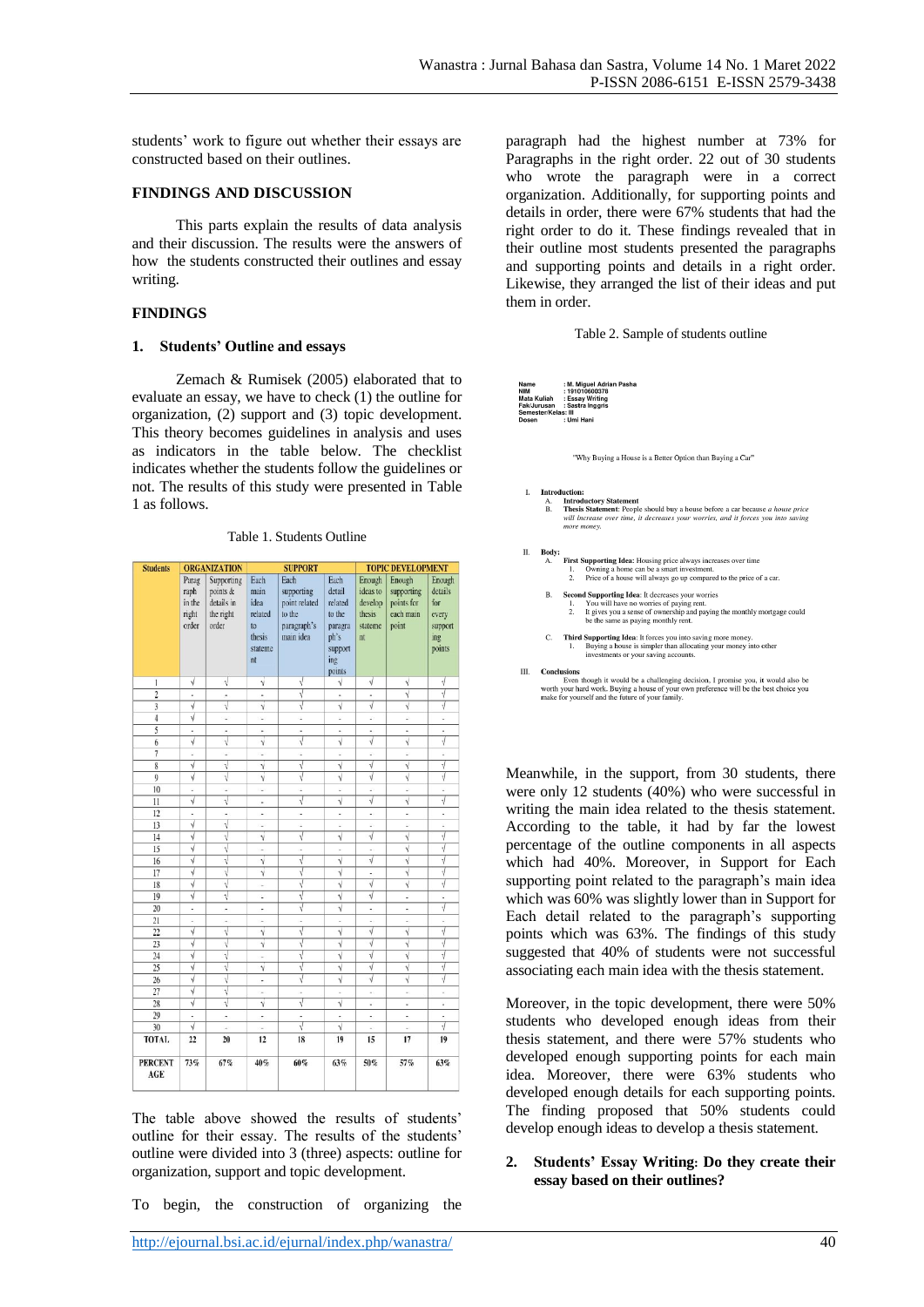This section presents the results of investigating students' writing whether or not the respondents construct their essays based on their outline.

Table 2. Students' Essay Writing

| <b>Students</b>              |                             |                              |                                           | <b>ORGANIZATION</b>                                        |                                              | <b>SUPPORT</b>                             |                                                 |                                                    | TOPIC<br><b>DEVELOPMENT</b>            |                                        |  |
|------------------------------|-----------------------------|------------------------------|-------------------------------------------|------------------------------------------------------------|----------------------------------------------|--------------------------------------------|-------------------------------------------------|----------------------------------------------------|----------------------------------------|----------------------------------------|--|
|                              |                             |                              |                                           |                                                            |                                              |                                            |                                                 |                                                    |                                        |                                        |  |
|                              | Follow<br>Outline           | Did not<br>follow<br>outline | Parag<br>raph<br>in the<br>right<br>order | Supporting<br>points &<br>details in<br>the right<br>order | Each<br>main<br>idea<br>related to<br>thesis | Each<br>support<br>ing<br>point<br>related | Each<br>detail<br>related to<br>the<br>paragrap | Enough<br>ideas to<br>develop<br>thesis<br>stateme | Enou<br>gh<br>suppo<br>rting<br>points | Enou<br>gh<br>detail<br>s for<br>every |  |
|                              |                             |                              |                                           |                                                            | statement                                    | to the<br>paragra<br>ph's<br>main<br>idea  | h's<br>supportin<br>g points                    | nt                                                 | for<br>each<br>main<br>point           | suppo<br>rting<br>points               |  |
| 1                            | V                           | $\overline{a}$               | √                                         | √                                                          | Ń                                            | Ń                                          | νĺ                                              | Ń                                                  | v                                      | V                                      |  |
| $\overline{2}$               | ä,                          | $\overline{\mathbf{v}}$      | ä,                                        | i.                                                         | í,                                           | Ń                                          | í,                                              | ä,                                                 | √                                      | ₹                                      |  |
| $\overline{\mathbf{3}}$      | $\overline{\sqrt{2}}$       | i.                           | ₹                                         | ₹                                                          | √                                            | V                                          | V                                               | ₹                                                  | ₹                                      | ₹                                      |  |
| $\overline{4}$               | νÍ                          | k                            | ν                                         | ×,                                                         | ×                                            | ×                                          | ×                                               | ×                                                  | $\overline{\phantom{a}}$               | ×,                                     |  |
| 5                            | ÷                           | $\vec{v}$                    | ä,                                        | ä,                                                         | í,                                           | ×,                                         | ×,                                              | ×,                                                 | ä,                                     | ä,                                     |  |
| 6                            | $\overline{\sqrt{2}}$       | ä,                           | √                                         | √                                                          | V                                            | Ń                                          | V                                               | Ń                                                  | ₹                                      | √                                      |  |
| 7                            | $\overline{\sqrt{2}}$       | ×                            | $\overline{\phantom{a}}$                  | ×,                                                         | $\overline{a}$                               | $\overline{a}$                             | $\overline{a}$                                  | ×                                                  | ×,                                     | ï                                      |  |
| $\overline{\mathbf{8}}$      | $\overline{\sqrt{2}}$       | ÷,                           | √                                         | ₹                                                          | √                                            | Ń                                          | ν                                               | νĺ                                                 | ₹                                      | ₹                                      |  |
| 9                            | $\overline{\mathbf{v}}$     | i.                           | ν                                         | ₹                                                          | √                                            | Ń                                          | V                                               | ٧                                                  | √                                      | ₹                                      |  |
| 10                           | ٠                           | $\sqrt{ }$                   | ٠                                         | ٠                                                          | $\overline{\phantom{a}}$                     | ×                                          | $\overline{\phantom{a}}$                        | ×                                                  | ٠                                      | ×                                      |  |
| 11                           | $\overline{v}$              | ä,                           | √                                         | ₹                                                          | ä,                                           | $\overline{v}$                             | √                                               | $\overline{\sqrt{2}}$                              | ₹                                      | ₹                                      |  |
| 12                           | ٠<br>$\overline{\sqrt{2}}$  | $\sqrt{ }$                   | ä,<br>J                                   | i,<br>√                                                    | i,                                           | ×                                          | ×                                               | ×                                                  | ×,                                     | k,                                     |  |
| 13<br>14                     | ₹                           | ÷,                           | √                                         | ₹                                                          | $\overline{a}$<br>Ń                          | ×,<br>Ń                                    | $\overline{a}$<br>ν                             | ×,<br>νĺ                                           | i.<br>₹                                | i,<br>₹                                |  |
| $\overline{15}$              | $\overline{\sqrt{2}}$       | ä,<br>i.                     | ₹                                         | ₹                                                          | ÷.                                           | i.                                         | ä,                                              | i.                                                 | ₹                                      | ₹                                      |  |
| 16                           | $\sqrt{ }$                  | ×                            | ν                                         | Ϋ                                                          | Ń                                            | Ń                                          | Ń                                               | ٧Í                                                 | Ϋ                                      | $\overline{\sqrt{2}}$                  |  |
| 17                           | $\overline{v}$              | ÷                            | J                                         | ₹                                                          | √                                            | $\overline{\sqrt{2}}$                      | √                                               | ×                                                  | ₹                                      | ₹                                      |  |
| 18                           | $\overline{\sqrt{2}}$       | ×,                           | J                                         | V                                                          | ×,                                           | Ń                                          | v                                               | Ń                                                  | √                                      | ₹                                      |  |
| 19                           | $\overline{\mathbf{v}}$     | ÷,                           | √                                         | √                                                          | ÷                                            | ή                                          | ν                                               | ή                                                  | ÷,                                     | ÷,                                     |  |
| $\overline{20}$              | $\overline{\sqrt{2}}$       |                              | ä,                                        | ÷,                                                         | ä,                                           | ₹                                          | ₹                                               | ÷,                                                 | ä,                                     | ₹                                      |  |
| $\overline{21}$              | ÷,                          | $\overline{\sqrt{2}}$        | ä,                                        | ×,                                                         | i,                                           | i.                                         | à.                                              | i.                                                 | J.                                     | à.                                     |  |
| 22                           | ٧Í                          | ÷                            | V                                         | V                                                          | V                                            | Ń                                          | Ń                                               | νĺ                                                 | ν                                      | V                                      |  |
| 23                           | $\overline{v}$              | ä,                           | √                                         | √                                                          | √                                            | $\overline{\sqrt{2}}$                      | √                                               | $\overline{\sqrt{2}}$                              | ₹                                      | $\sqrt{ }$                             |  |
| 24                           | $\sqrt{ }$                  | ä,                           | ν                                         | ν                                                          | ×                                            | Ń                                          | v                                               | Ń                                                  | ν                                      | ₹                                      |  |
| 25                           | $\overline{\sqrt{2}}$       | ÷,                           | √                                         | √                                                          | $\sqrt{ }$                                   | Ñ                                          | V                                               | Ϋ                                                  | $\sqrt{ }$                             | $\overline{\sqrt{2}}$                  |  |
| $\overline{26}$              | ₹                           | ÷                            | ₹                                         | ₹                                                          | ÷.                                           | ₹                                          | ₹                                               | ₹                                                  | ₹                                      | ₹                                      |  |
| $\overline{27}$              | $\overline{\sqrt{2}}$       | i.                           | ₹                                         | ₹                                                          | i,                                           | ä,                                         | ä,                                              | i.                                                 | ×,                                     | à.                                     |  |
| 28                           | $\overline{\sqrt{2}}$       | ÷                            | ν                                         | V                                                          | V                                            | ٧Í                                         | V                                               | ×                                                  | ٠                                      | ä,                                     |  |
| 29                           | ÷                           | $\sqrt{ }$                   | ä,                                        | ä,                                                         | í,                                           | ä,                                         | ä,                                              | ä,                                                 | ×,                                     | à,                                     |  |
| 30                           | $\overline{\sqrt{2}}$<br>24 | ł.                           | J<br>22                                   | i,                                                         | i,<br>12                                     | V                                          | V<br>19                                         | i,<br>15                                           | Î.<br>17                               | $\overline{\sqrt{2}}$<br>19            |  |
| <b>TOTAL</b>                 |                             | 6                            |                                           | 20                                                         |                                              | 18                                         |                                                 |                                                    |                                        |                                        |  |
| <b>PERCE</b><br><b>NTAGE</b> | 80%                         | 20%                          | 73%                                       | 67%                                                        | 40%                                          | 60%                                        | 63%                                             | 50%                                                | 57%                                    | 63%                                    |  |

The table above represented the results of the totality of students who followed and did not follow their outline they have created to be developed into their essay. From the table shown above, the results revealed that most of the students followed or wrote their essays based on the outline they have produced. It can be said that when the students wrote an essay from their outline, most students followed their outline and were successful in developing paragraph with appropriate order. It can be seen that from 30 students who took part of this study, there were 24 students could develop an outline in their writing, and there were 6 students who did not follow an outline to their writing. It can, thus, be suggested that 80% of students were successful in developing their outline in their writing. Even though they were successful in following their outlines to their writing, the outcomes in their essay revealed that some students were not able to develop their ideas, add some relevant contents, and focus their ideas to their thesis statement.

## **DISCUSSION**

#### **1. Student's Outline**

Tardiff & Brizee (2010) mentioned that essay outlines provide structure and guidance. This following guide includes all these components when students make an outline for their essay. Furthermore, they stated that the number or letter system for a format outline is illustrated in the model outline that follows: I) Introduction ((a). Introduce a topic, (b). State a thesis). II) Body. Paragraph-1 becomes the topic sentence of body paragraph  $1$  ((a). Write a topic sentence (the argument for your thesis) becomes a support sentence of body paragraph 1, (b). Support this argument: data, facts, and examples, (c). Explain how they relate to your thesis. III) Body Paragraph-2 becomes the topic sentence of body paragraph 2 ((a) Write a topic sentence (another argument for your thesis), (b) Support this argument: data, facts, examples,  $(c)$ Explain how they relate to your thesis. IV) Body Paragraph-3 becomes the topic sentence of body paragraph 3 ((a) Write a topic sentence (another argument for your thesis, or a counterargument), (b) Support this argument, or explain why the counterargument doesn't work: data, facts, examples (c) Explain how they relate to your thesis. V) Conclusion ((a) Summarize all main points, (b) Restate your thesis, and (c) Add a call to action: what you want readers to do after reading your essay.

To investigate the students' outline, the framework of the study was based on the outline checklist proposed by Zemach & Rumisek (2005). They elaborated that to evaluate an essay, before starting writing an essay, check the outline for organization. support and topic development. In organization, they are two things to be evaluated; (Paragraphs in the right order, and Supporting points and details in the right order). In Support, there are three things to be checked; (Each main idea related to the thesis statement, each supporting point related to the paragraph's main idea, and each detail related to the paragraph's supporting points). In Topic Development, there are three things to be assessed; (Enough (and not too many) main ideas to develop the thesis statement, Enough (and not too many) supporting points for each main point, and Enough (and not many) details for each supporting point)

The findings on the organization, it had a much higher at 67% for Supporting points and details in the right order. It can be concluded that doing an outline aided students in creating and organizing their thoughts in a sequential way when they begin the composing prepare. In addition, an outline gives students stable base when they started the writing process as Zemach & Rumisek (2005) say, an outline is a list of information that will be put in an essay.

The findings of this study on Support aspect suggested that 40% of students were not successful associating each main idea with the thesis statement. It is a fact that thesis statement is appeared in the essay's introductory paragraph. In the introduction of essay writing contains of general statement and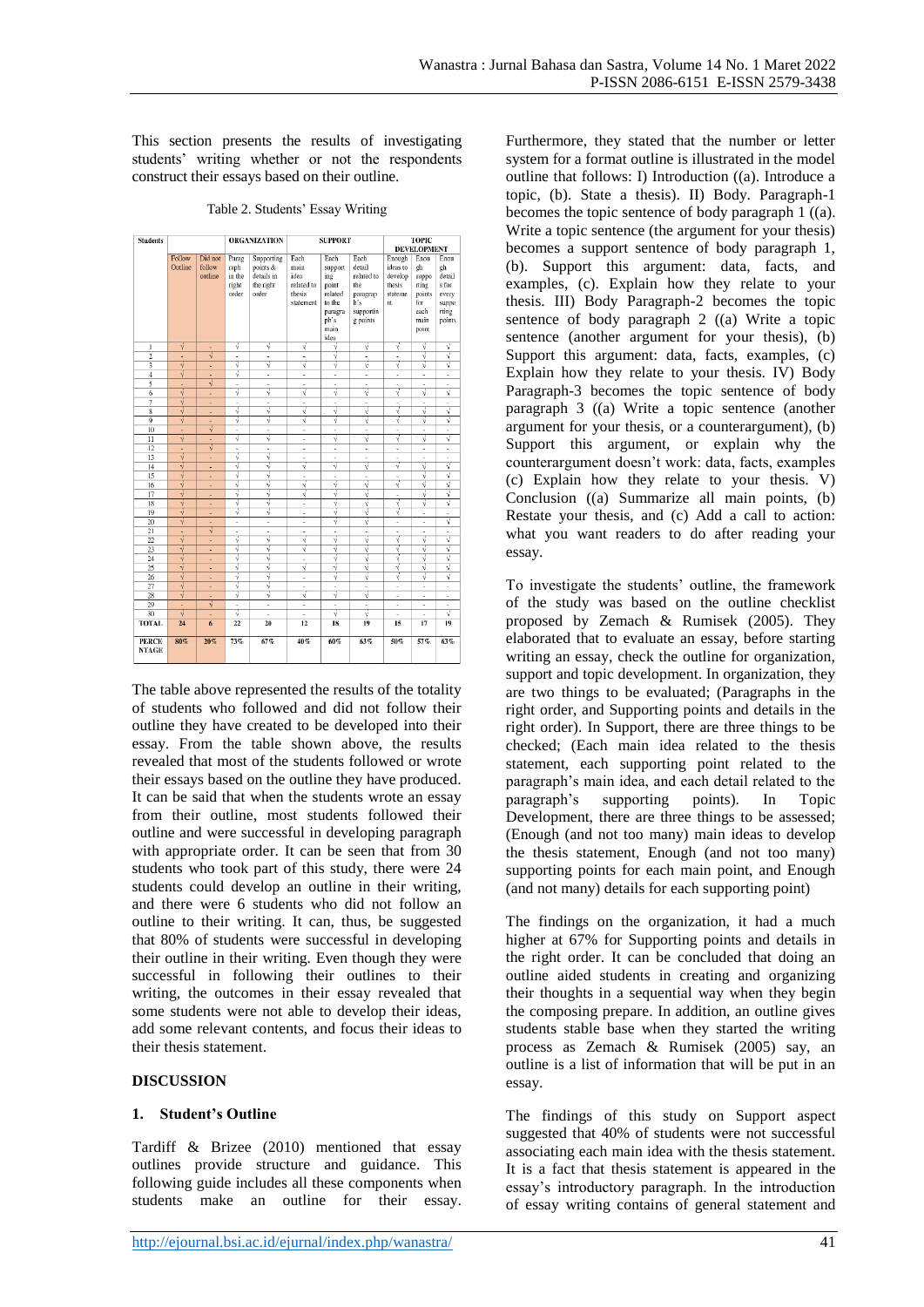thesis statement. From the results in this aspect, the percentage was not high and this was attributed to the fact that in their writing. For more detail, it will be told over later in "Students' Essay Writing" discussion part.

Moreover, the finding on topic development suggested that 50% students could develop enough ideas to develop a thesis statement. There were several explanations for this result. An explanation for this, their thesis statement announced developing the topic but some did not write nothing relevant about the topic and could not support with evidence because of having weaknesses of a thesis. Another explanation for this was that in their writing, when they presented their writing prepare an outline with the information they have gathered, they implemented their thought related to the information. Therefore, they could present their writing in an organized way.

## **2. Students' Essay Writing**

The main goal to conduct this study was to examine students' outline and their essay, that is, whether or not they develop their essays based on their outlines. Similarly, Langan (1999) said that outlining develops a quick check on whether the paper is unified.

From the table 2, there were 6 students who did not follow the outline for their writing. As shown in table, it was because when their outline was unsuccessful. In this, the writers concluded that when students constructed an outline, some of them wrote paragraphs or supporting points in no right order. Besides, the students did not follow or wrote their essays based on the outline they have created.

From the results in Support aspect, there were 40% of students who were not successful associating each main idea with the thesis statement. In this aspect, the percentage was not high and this was attributed to the fact that in their writing. Most students did not clarify and explain the topic sentence, and there were no clear introduction of the thesis of their writing. Despite the fact that a thesis statement is crucial and the foundation of everything in their essay, they did not follow everything in the essay based on their thesis statement they generated. Furthermore, in their writing, the writers found that their thesis statement could not be supported with evidence and even was not related with the topic. This finding can be suggested that those happened because of having weaknesses of a thesis statement. This result seems to confirm the finding as in the Topic Development result.

In addition, the finding on topic development suggested that only 50% students could develop enough ideas to develop a thesis statement. It indicated that they did not write nothing relevant about the topic and could not support with evidence because of having weaknesses of a thesis. Moreover, Tardiff & Brizee (2009) said that there are some parts of an essay that is put them all into an essay outline namely introduction, body, and conclusion. They clarified that in Introduction, students mention the topic of the essay and its thesis. Besides, Essays can't live without a thesis; so, a thesis statement in students' outline will help them support it in each paragraph of your essay body. From the results of their essays, the writers announced that when students wrote in developing a topic, their writing was not enough or too many main ideas to develop a thesis statement, supporting points for each main point, and details for each supporting points. For this, the writers concluded that they might not understand the topic they were going to write and the supporting sentences, clarify and explain the topic sentence, and there were no clear introduction of the thesis of the paper. Subsequently, some students did not follow their essays based on the outline they have produced. Hence, the essays they constructed are not well-organized. The writers pointed to the conclusion for this aspect that some students might have less ignorance or be confused with the function of the outlines.

## **CONCLUSION**

From the results of analyzing of students' outline and essay writing, it was found that the highest percentage (73%) in constructing an outline was in Organization for Paragraphs in the right order. It can be stated that most of students when they produced an outline and developed their ideas to write an essay from their outline, they did what was written on their outline. On the other hand, in Support for each main idea related to the thesis statement (40%) had the lowest percentage. It can be declared that the most challenging aspect which students had in constructing an outline and essay was in Support for Each main idea related to the thesis statement because from 30 students, there were 12 students who were able to make writing the main idea related to the thesis statement. In addition, there were 80% students who followed their outline and were successful in developing paragraph with correct order when they wrote an essay from their outline On the other hand, In their essay, some students were not capable of cultivating their ideas, enhance some related contents, and emphasis their ideas to their thesis statement, even they were successful in following their outlines to their writing.

Based on research conducted and the conclusion above, the writers would like to give suggestions. For the lecturer who teaches a course